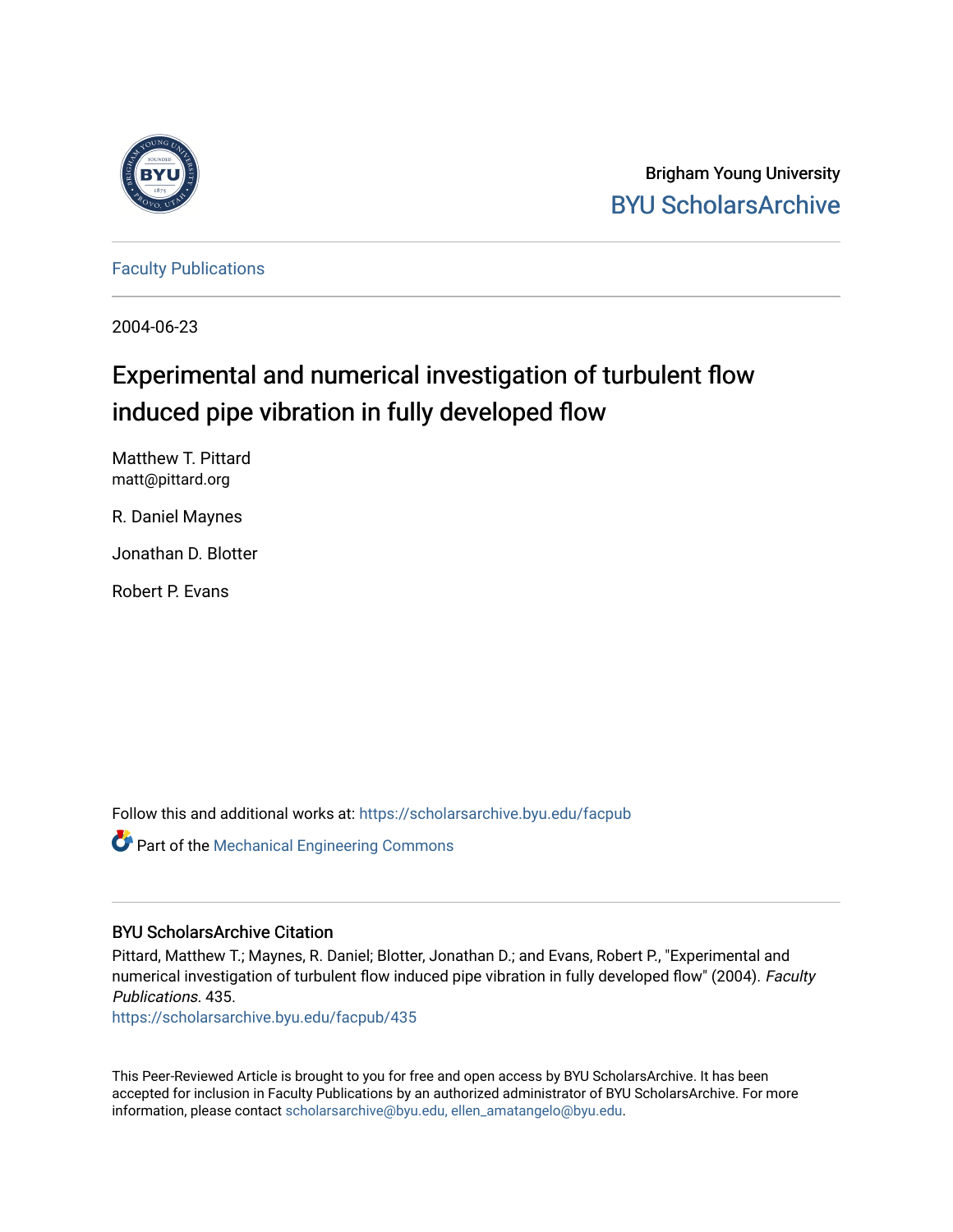# **Experimental and numerical investigation of turbulent flow induced pipe vibration in fully developed flow**

Matthew T. Pittard

*Department of Mechanical Engineering, Brigham Young University, Provo, Utah 84602*

Robert P. Evans

*Idaho National Engineering and Environmental Laboratory, Idaho Falls, Idaho 83415-3790*

R. Daniel Maynes and Jonathan D. Blotter<sup>a)</sup>

*Department of Mechanical Engineering, Brigham Young University, Provo, Utah 84602*

(Received 11 November 2003; accepted 4 April 2004; published online 23 June 2004)

Flow-induced pipe vibration caused by fully developed pipe flow has been observed but not fully investigated when turbulent flow prevails. This article presents experimental results that indicate a strong correlation between the volume flow rate and a measure of the pipe vibration. In this work, the standard deviation of the frequency-averaged time-series signal, measured using an accelerometer attached to the pipe, is used as the measure of pipe vibration. A numerical, fluid-structure interaction (FSI) model used to investigate the relationship between pipe wall vibration and the physical characteristics of turbulent flow is also presented. This numerical FSI approach, unlike commercial FSI software packages, which are based on Reynolds averaged Navier-Stokes flow models, is based on large eddy simulation (LES) flow models that compute the instantaneous pressure fluctuations in turbulent flow. The results from the numerical LES models also indicate a strong correlation between pipe vibration and flow rate. In general, the numerical simulations show that the standard deviation of the pipe wall vibration is proportional to the pressure fluctuations at the wall induced by the flow turbulence. This research, indicates that the pressure fluctuations on the pipe wall have a near quadratic relationship with the flow rate. Furthermore, the experimental results and the numerical modeling show that there is a definite relationship between the acceleration of the pipe (pipe vibration) and the flow rate. These last two concepts open possible avenues for the development of a non-intrusive flow sensor. © *2004 American Institute of Physics.* [DOI: 10.1063/1.1763256]

#### **I. INTRODUCTION**

Flow measurements are used in many applications and for various purposes. Some of these include providing data for system control, process analysis, accounting of yield, and consumption. Recent developments in technology have improved sensor designs and measurement techniques. Coriolis, magnetic, and ultrasonic flow meters are a few examples of this improved technology. Although many high-quality, pipe-flow sensors and measurement techniques exist, there is a need for the development of a low-cost, nonintrusive, flow sensor. The geothermal industry is in particular need of such a sensor for the measurement of brine flows. Geothermal brine typically consists of hot, pressurized liquid, carrying dissolved solids. As the pressure of the liquid drops, some of the dissolved solids precipitate out of solution coating any surface in contact with the fluid. This coating renders an intrusive flow meter inoperable after a short time. Similar non-intrusive measurements are also needed in the nuclear industry.

A promising solution to the development of a nonintrusive flow meter is through the use of a sensor based on the signal fluctuations (i.e., the standard deviation) from a vibration sensor such as an accelerometer or microphone attached to the outside surface of the pipe. The method was first considered at the Idaho National Engineering and Environmental Laboratory (INEEL) as a diagnostic tool for pump performance in nuclear applications.<sup>1</sup> During the Loss-of-Fluid Test nuclear reactor safety testing program, measurements were analyzed to determine their uncertainty and limitations. It was noticed that in turbulent single-phase flow, the standard deviation of the signal from a pipe mounted accelerometer increased with flow rate. $^{2}$  Based on these results, initial laboratory tests were performed by the authors. These tests demonstrated that it was possible to use signal noise from an accelerometer to sense flow noise in a pipe.<sup>3,4</sup> Two basic methods were initially investigated. The first consisted of looking at shifts in the frequency domain due to changes in the flow rate. These results compared with theory but the frequency shifts are very small. For example, for a flow rate change from 7000 to 22 000 gm/s, a frequency shift of approximately 0.2 Hz is detected. The second method consisted of investigating shifts in the standard deviation of the time series signal and is the focus of this article. These preliminary results were used to obtain funding from the Department of Energy through an INEEL Laboratory Directed Re search and Development award to construct an air-water flow

0034-6748/2004/75(7)/2393/9/\$22.00 © 2004 American Institute of Physics 2393

a)Electronic mail: jblotter@byu.edu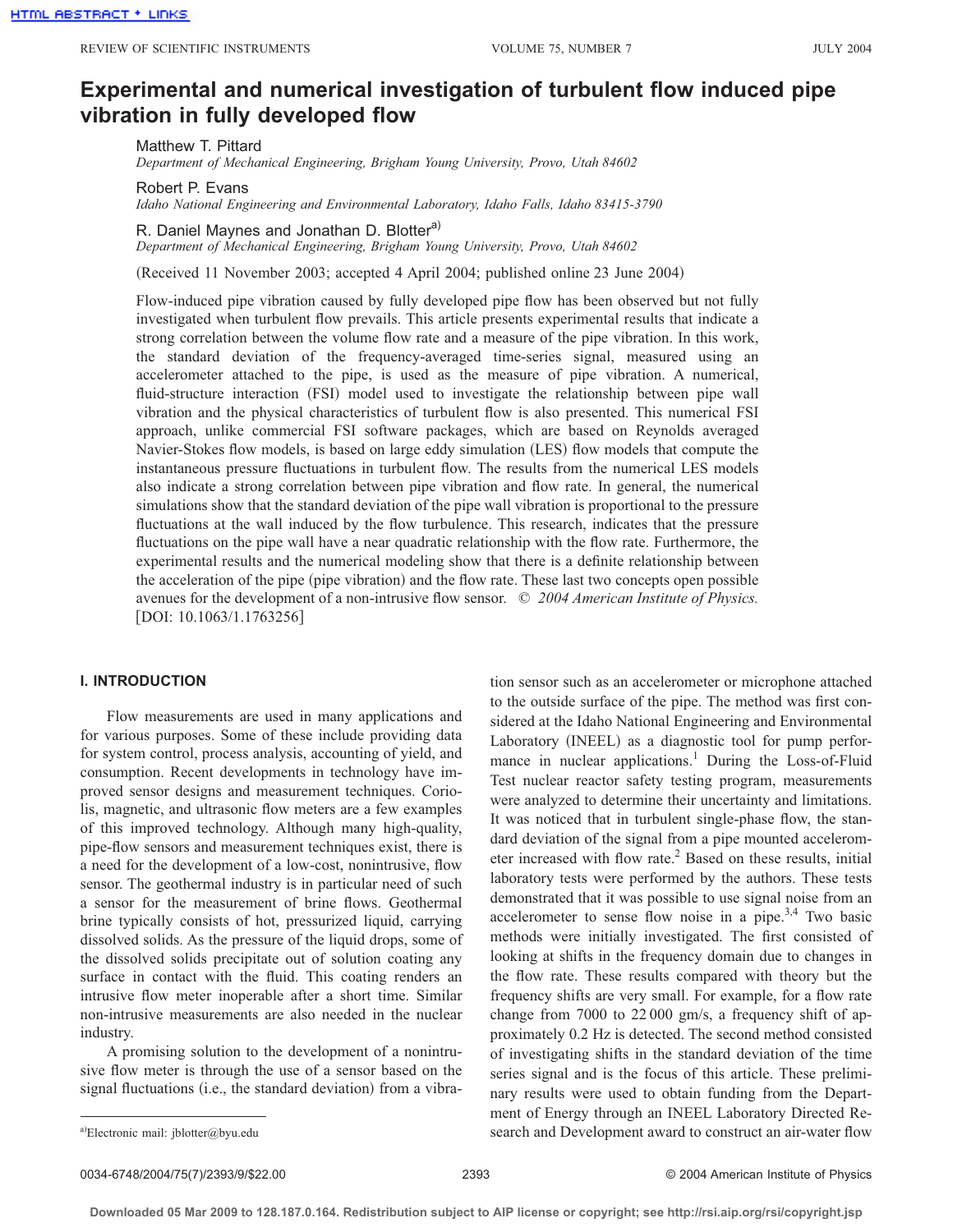loop, and to continue characterizing the relationship between accelerometer signal standard deviation and flow rate.

In turbulent flow, the relative motion of the fluid in the boundary layer generates flow disturbances in the form of vortices or eddies. As the flow rate increases so does the amount of turbulence. There is a continuous transfer of energy from the main flow into large eddies, and from the large eddies into smaller eddies, which dissipate most of the energy. This process occurs in a narrow strip inside the boundary layer, in the neighborhood of the wall. This energy dissipation produces large kinetic energy losses in the fluid. As the fluid molecules in the vortices go from locations of higher kinetic energy to regions of lower kinetic energy, (i.e., from near the edge of the boundary layer to near the wall, the kinetic energy of the fluid is converted into heat and potential energy in the form of pressure. These pressure fluctuations excite vibratory oscillations in the pipe through which the fluid is flowing. The movement of the pipe also causes additional pressure fluctuations in return. This twoway interaction results in flow-induced vibration. The measurement concept presented in this article is based on the flow-induced vibration measurements obtained from an accelerometer mounted to the surface of the pipe.

The vibration of a pipe transporting fluid has been recognized by researchers and quantified using numerical, analytical, and experimental techniques. In the past, researchers such as Saito, Miyano, and Furukawa,<sup>5</sup> Durant *et al.*,<sup>6</sup> Durant and Robert, $\frac{7}{1}$  Brevart and Fuller, $\frac{8}{1}$  and Kim and Kim<sup>9</sup> have presented relationships between flow rate and pipe vibration. Although results vary, each researcher proposed that pipe vibration was a direct result of the pressure fluctuations at the pipe wall inherent in turbulent flow.

Although some results have been presented as listed above, researchers still face basic challenges in attempting to solve this problem. Experimental solutions can provide an accurate representation of the physical phenomena but they are inherently time consuming and expensive and a detailed experimental investigation of the vibrational pipe response to fully developed turbulent flow has not yet been presented. This will be one focus of the present study. Current numerical and analytical solutions typically model the fluid flow using simplifying assumptions, which do not provide instantaneous values for fully developed pipe flow. For example, commercial fluid structure interaction codes use Reynolds Averaged Navier-Stokes (RANS) equations to model the turbulent flow. These models are based on time averages and do not compute the pressure variations at the fluid-structure interface. Since it has been determined that these pressure variations contribute to the pipe vibrations, commercial RANS based codes cannot accomplish the purpose of this study. Instead of the RANS based models, large eddy simulation (LES), which more closely models the actual physics of the flow is used. The LES approach is derived from direct numerical simulation (DNS) which effectively integrates the Navier–Stokes equations. The physics and the assumptions behind LES modeling are discussed in the article.

The purpose of this research is to experimentally and numerically quantify the relationship between flow rate and pipe vibration and to determine if the relationship is strong

FIG. 1. Layout of the experimental flow loop used for all experiments.

enough to pursue the development of an accelerometer based, nonintrusive flow sensor.

#### **II. EXPERIMENT**

This section first describes the experimental test facility and the data acquisition process. The experimental results are then presented and discussed.

#### **A. Experimental test facility**

An air-water flow loop was developed for this research. Although the research is focused on single phase (liquid) flow, the flow loop was designed to have two phase (airwater) flow capability. A diagram and a schematic of the flow loop are shown in Figs. 1 and 2, respectively. This flow loop consists of five main components which are briefly described.

#### **1. Water system**

The water system supplies the liquid phase of the test fluid and consists of a primary pump, air- and manuallyoperated flow control valves, a test loop, a bypass loop with a water clean-up system, two air-water separator tanks with an air discharge system, plus the interconnecting piping, loop pressure, and pump speed instrumentation.

Water is circulated through the flow loop by a Goulds 10-in. diameter impeller, centrifugal pump driven by a Reliance 75 HP, 2500 rpm, Model Super RPM dc, direct current motor with a variable-speed controller. The flow path for the water is controlled by two air-operated Valtek, size 3, Class



FIG. 2. Schematic of the flow loop utilized for all experiments.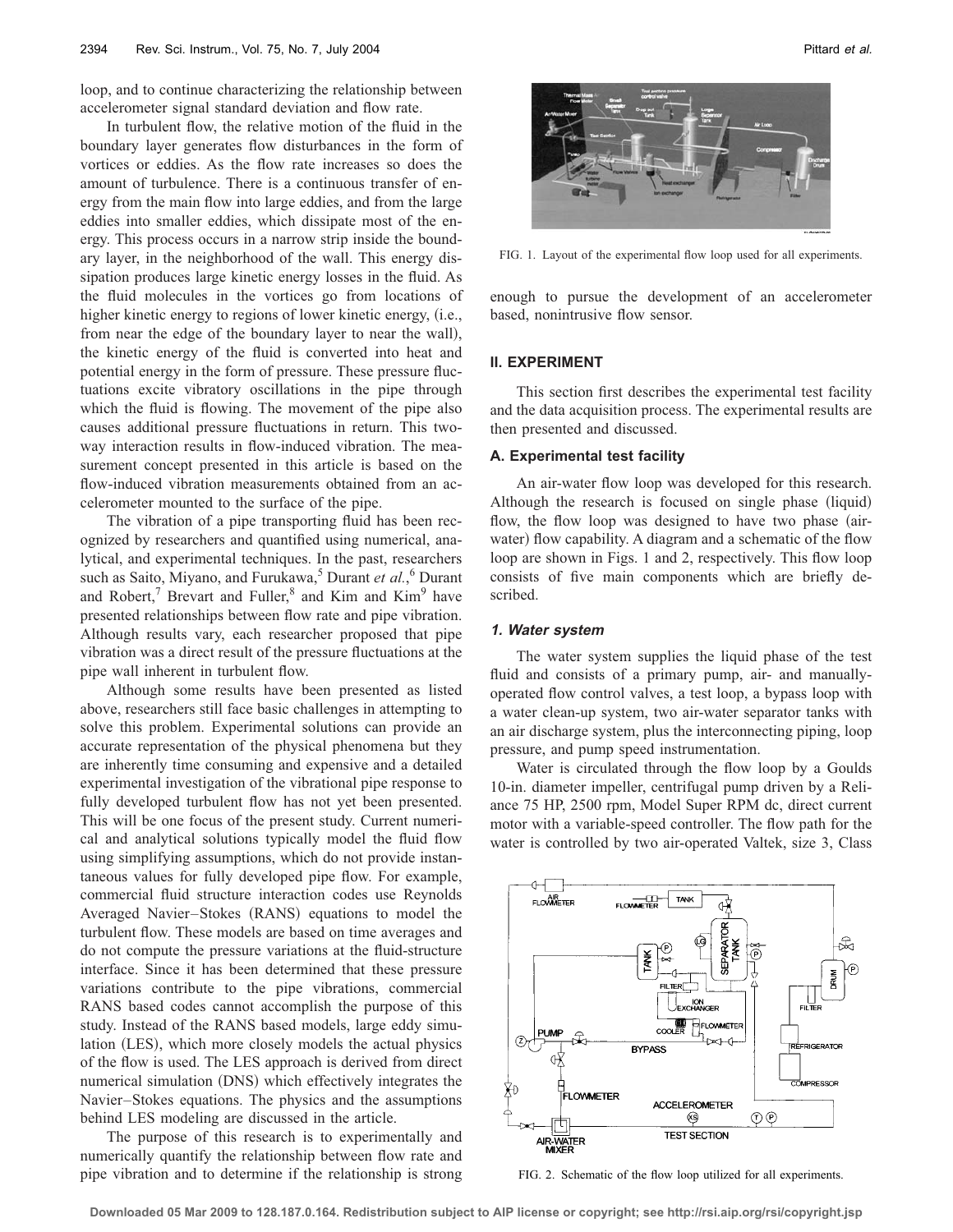150 valves at the outlet of the pump. Each valve opening can be controlled to allow the desired flow through either the test section or the bypass line.

The water for the test section goes from the pump, through the control valve, and then through an air-water mixer, where it could be mixed with air from the air supply system before entering the test section. After passing through the test section, the water enters the first of two air-water separator tanks, which allow any entrained air to separate from the water by gravity. In the first tank, the air can be exhausted to the atmosphere through a pressure control valve and drop-out tank. A turbine flow meter measures the flow rate of the exhausted air. The separator tank exhaust control valves control the amount of air exhausted, thus controlling the pressure in the first tank as well as the pressure in the loop and test section. A pressure gauge and level indicator, respectively, monitor the pressure and water level in the tank. The water from the first air-water separator tank passes out of the bottom of the tank into a second, smaller air-water separator tank, where any additional air can be removed from the water. The water then goes to the pump to start the cycle again.

The bypass loop enables two functions: It provides an alternate path for the water so that the amount of water flowing through the test section can be controlled without changing the pump speed, and it also provides a system to cool and clean the loop water. The cooling is accomplished by passing the water through a heat exchanger, which transfers some of the heat to secondary cooling water. The water also passes through an ion exchanger and filter to clean the water, before reentering the flow path between the first and second airwater separator tanks. The amount of water passing through the cooling and cleanup system is monitored by a variablearea rotameter and controlled by a hand-operated valve in the bypass line. The remainder of the water from the bypass loop reenters the flow path at the first air-water separator tank. The bypass loop piping is primarily  $0.0762$  or  $0.102$  m  $(3 \text{ or } 1)$ 4 in.) nominal pipe size and primarily of drawn 304 stainless steel and polyvinyl chloride (PVC).

Normal system operation consists of turning on the air compressor and pressurizing the air supply system to a given level. The loop is then filled with deionized water. The system is slowly started from an uncirculated, cold-water condition. The water is allowed to run until the system piping is free of air, an equilibrium temperature has been reached, and the flow rate is steady.

#### **2. Control system**

The pump and valves in the flow loop are controlled from a control panel in an adjacent room. The control panel has an on–off switch for the pump motor as well as a variable speed control. A dial gauge, which receives input from the pump speed controller, displays the speed in revolutions per minute. The air-operated valves are controlled by electric potentiometers on the control panel. The panel is situated so that the test loop can be viewed during operation.

#### **3. Test measurement transducers**

The flow loop sensors consisted of the following:

• PCB Piezotronics Model 352B68 piezoelectric accelerometer (resolution 0.003 m/s<sup>2</sup> with less than 1% error) to measure pipe vibration in the test section.

• Flow Technology FT Series full-bore turbine flow meter with a  $0.0762$  m  $(3 \text{ in.})$  nominal diameter, operating range of 250 to 2500 liters/min (l/m), repeatability of  $\pm 0.5\%$ of reading, and linearity of  $\pm 0.5\%$  of reading to measure water flow through the test section.

• 0 to 1.034 MPa (0 to 150 psig) Heise pressure gauge to measure test section pressure.

• Bimetallic thermometer temperature gage to measure the test section temperature.

#### **4. Test section**

The flow loop test section consisted of a  $6.1 \text{ m}$   $(240 \text{ in.})$ interchangeable section of pipe supported at 1.1 m intervals. In this effort, five different test sections were used. All piping utilized in the test section was hydraulically ''smooth.'' The first three sections, were nominal  $0.0762$  m  $(3 \text{ in.})$  diameter schedule 40 pipe [actual diameter is  $D = 0.0779$  m  $(3.068$  in.) with a wall thickness of  $t = 5.48 \times 10^{-3}$  m (0.216 in.)] made of clear PVC, drawn 304/304L stainless steel, and drawn aluminum. These three sections were utilized to determine the effects of material properties on the accelerometer standard deviation—flow rate relationship. Two other test sections were also employed. The first was  $0.1016$  m  $(4 \text{ in.})$ nominal diameter schedule 40 clear PVC pipe *D*  $= 0.1023$  m  $(4.026$  in.) and  $t = 6.02 \times 10^{-3}$  m  $(0.237$  in.)]. The other section was  $0.0381$  m  $(1.5 \text{ in.})$  diameter drawn stainless steel schedule 40 pipe  $[D=0.041 \text{ m } (1.61 \text{ in.})$  and  $t = 3.68 \times 10^{-3}$  m (0.145 in.)]. These sections were employed to investigate and characterize the effects of pipe diameter. The various test sections were inserted into the flow loop independently, utilizing flanged connections. For all cases the accelerometer was mounted on top of the pipe test section 2.34 m (92 in.) downstream of the inlet. The longest hydrodynamic development length existed for the 0.1016 diameter pipe and was estimated to be approximately 0.8 m. The pipe was fixed in all three directions at the two ends and was supported with a suspension rod at four equally spaced intermediate distances. The ends of the test section were mounted in rubber isolators to help provide vibration isolation to the test section. It is important to note that different boundary conditions would effect the response of the pipe. Therefore, each pipe arrangement would need some form of calibration.

#### **B. Data acquisition**

Data from the flow loop transducers were recorded simultaneously on a HP35670A Spectrum Analyzer and a PC based data acquisition system. The accelerometer data were recorded using the spectrum analyzer while all other data were recorded using the PC data acquisition system.

The accelerometer data were initially acquired using various sample rates and time spans. Based on these results, a 2 s time span and a sample rate of 2048 samples/s was used

**Downloaded 05 Mar 2009 to 128.187.0.164. Redistribution subject to AIP license or copyright; see http://rsi.aip.org/rsi/copyright.jsp**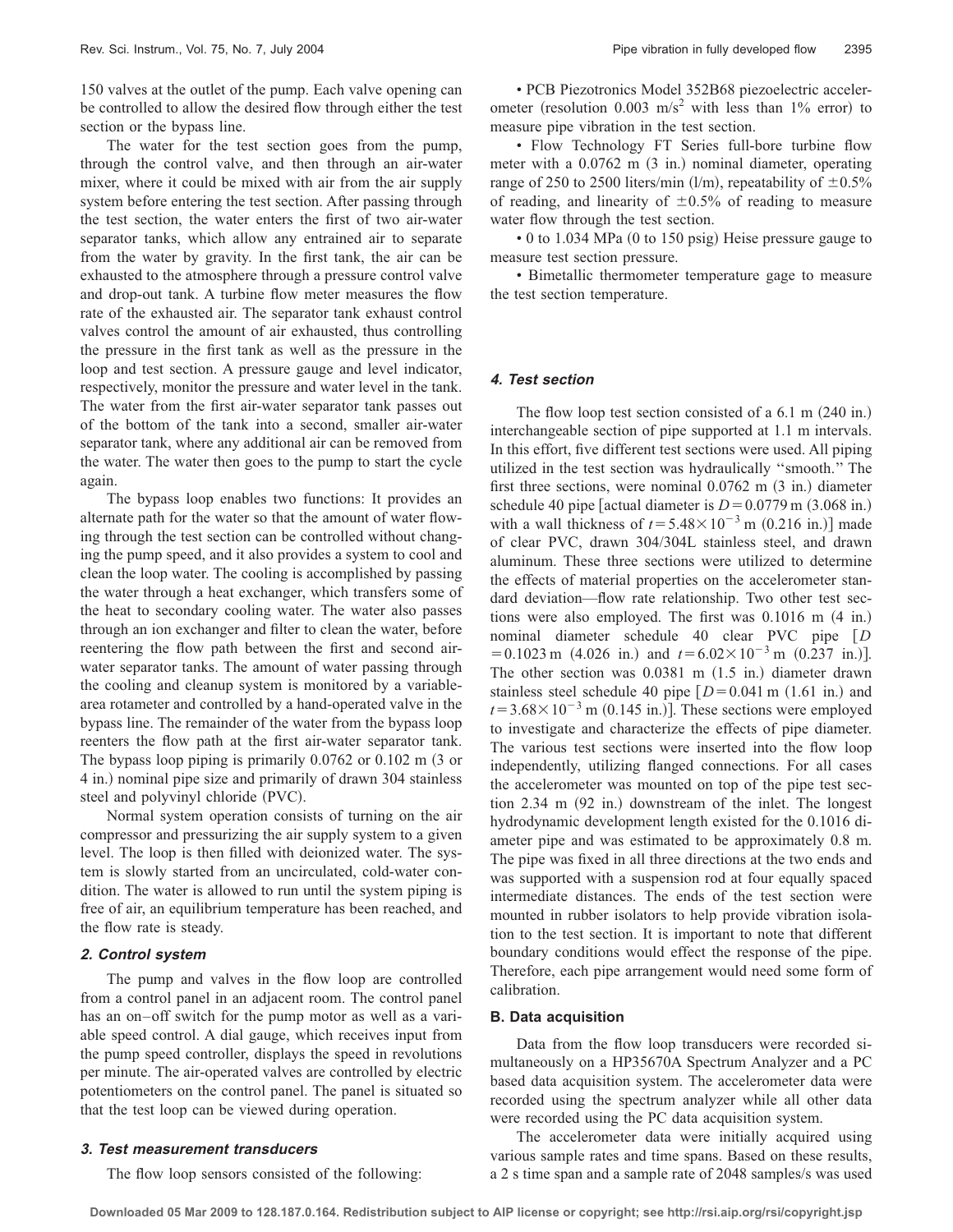

FIG. 3. A' plotted as a function of volume flow rate for five pipe sections with diameters of 1.5, 3, and 4 in. and stainless steel, PVC, and aluminum pipes.

to acquire the data presented. Antialiasing filters were used with a cut off frequency of 800 Hz. The accelerometer time series data were transformed to the frequency domain using a fast Fourier transform. Ten data sets were averaged in the frequency domain and the data was transformed back to the time domain. Initially, 50 data sets were used to compute the average. However, the difference between the results based on 50 data sets were indiscernible at all flow rates. Therefore, only 10 data sets were used in the averaging. The standard deviation of the frequency domain average time-series signal was then used to compare with the flow rate.

Fourteen volume flow rate, *Q* between 0.4 and 1.5  $m^3$ /min (400–1500 liters/min) were used for each of the three  $0.0762$  m  $(3 \text{ in.})$  test sections. The minimum flow rate of 0.4  $\text{m}^3/\text{min}$  was required to keep the pipe full of water. The  $1.5 \text{ m}^3/\text{min}$  limit was the highest flow rate obtainable with the pump and system components. The flow steps were repeatable within a  $\pm 0.002$  m<sup>3</sup>/min range and the flow rate was held relatively constant with a maximum fluctuation of  $\pm 0.001$  m<sup>3</sup>/min during testing (less than 1% error). The same accelerometer position, data acquisition rate, and volume flow rates were used for each of the test sections.

#### **C. Results and analysis**

One focus of this research was to determine the relationship between volume flow rate and the rms of the pipe vibration signal measured with an accelerometer and to determine if, based on this relationship, a nonintrusive flow rate sensor or measurement technique could be developed. This section presents the results of the experiments performed to characterize this relationship. Shown in Fig. 3 on a log scale is the rms of the accelerometer signal, or the typical fluctuations in the acceleration due to the pipe vibration  $A'$  plotted versus volumetric flow rate for all five test sections considered. *A'* is dimensionless and is measured in multiples of the acceleration of gravity *g*. The standard deviation computed from a set of ten independent measurements was less than 3.0% of the measured value for each data point shown in Fig. 3.

Several trends of interest are evident from the data of Fig. 3. First, as expected A' increases with increasing Q for



FIG. 4.  $A'(\rho_m/\rho_w)^{1/2}(t/D)$  shown as a function of the Reynolds number for all five pipes considered.

all materials and all pipe diameters. The increase appears to be power law in form. Second, at a given flow rate, and for the same pipe material,  $A'$  is observed to increase as the pipe diameter *D* decreases. This is evident in data for the 1.5 and 3 in. stainless steel pipes where for a given flow rate *A*- is nominally four times greater for the 1.5 in. pipe. It is also manifest in the 3 and 4 in. PVC pipes. Third, the data indicate that for a given pipe diameter the magnitude of  $A'$  decreases with increasing pipe material density. For the 3 in. diameter pipes *A*- is smallest for the stainless steel pipe and is greatest for the PVC pipe with the data for the aluminum pipe residing in between. The material densities are  $\rho_m$  $= 7800, 2700,$  and 1400 kg/m<sup>3</sup> for the stainless steel, aluminum, and PVC pipes respectively. The data of Fig. 3 suggest that *A*<sup> $\prime$ </sup> is proportional to  $(1/\rho_m)^{1/2}$ .

Shown in Fig. 4 is the quantity  $A'(\rho_m/\rho_w)^{1/2}(t/D)$  plotted on a log scale as a function of the Reynolds number Re  $\frac{\partial G}{\partial u}$  and  $\frac{\partial G}{\partial w}$  and  $\mu$  are the flowing water density and vis- $\rho_w$ ,  $\rho_w$ ,  $\rho_w$  and  $\mu$  are the howing water density and *V* is the cosity respectively, *t* is the pipe wall thickness, and *V* is the average fluid velocity, equal to  $Q/A_c$  where  $A_c$  is the pipe cross-sectional area. When normalized in this fashion the data, for all pipe diameters and materials investigated here, collapse and are well represented by the power law curve fit shown in the figure. This expression is also given below as Eq.  $(1)$ :

$$
A'(\rho_m/\rho_w)^{1/2}(t/D) = 3.5 \times 10^{-5} + (7.36 \times 10^{-18}) \text{Re}^{2.55}.
$$
 (1)

This relation shows that estimation of the volumetric flow rate through a pipe based on direct measurement of the fluctuations in the pipe vibration signal is possible. Of course, Eq. (1) is based only on the three pipe materials and three pipe diameters explored here, in addition to the particular pipe mounting approach. Additional experiments will be necessary to expand the results over a broader range of problem variables. Based on these results, however, the development of a nonintrusive flow meter based on this methodology seems quite promising.

#### **III. NUMERIC**

As noted previously in Sec. I several investigators have concluded that pipe vibration is a direct result of the pressure fluctuations at the pipe wall inherent in turbulent flow. Nu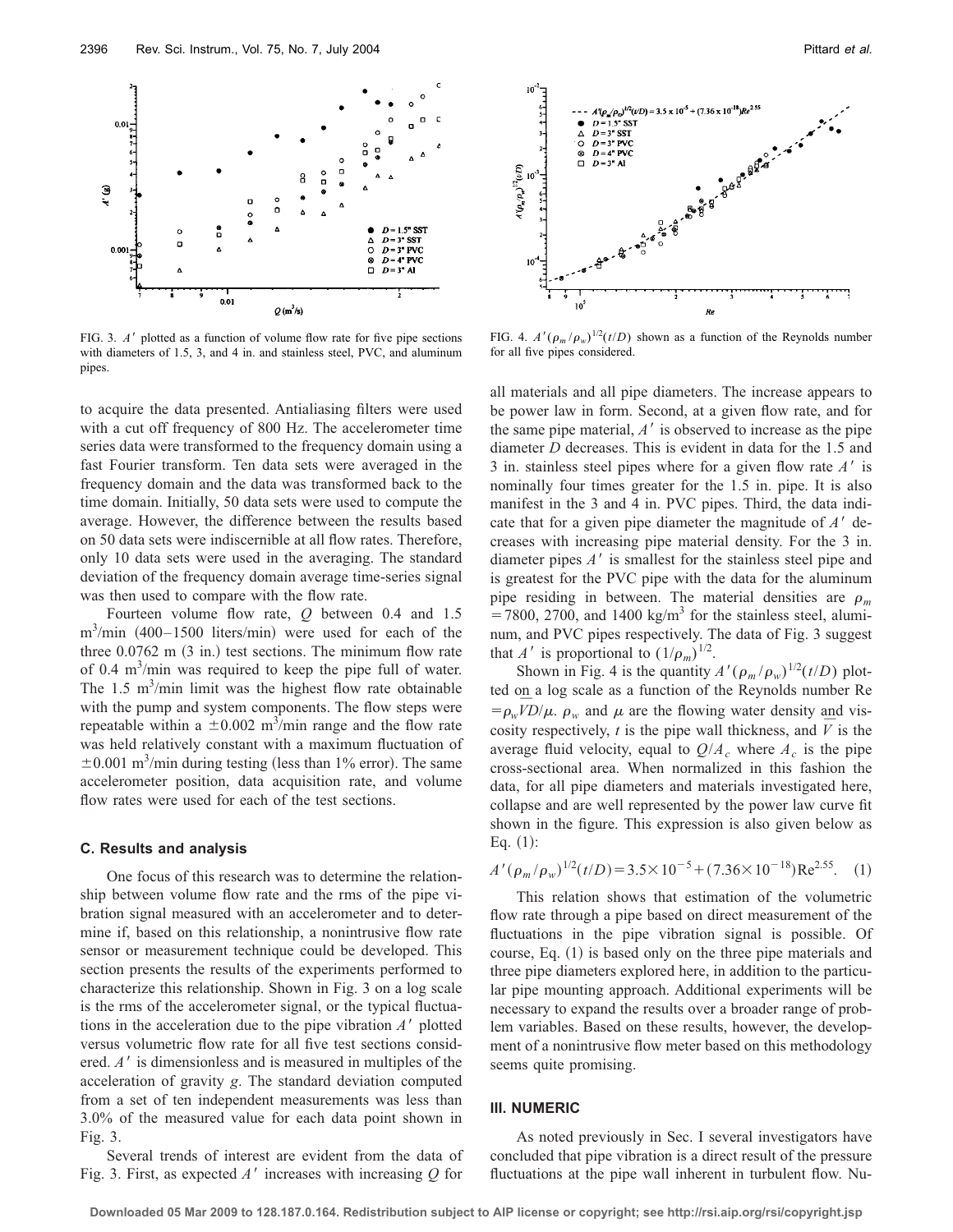merically modeling the turbulent flow field and importing the results of the induced pressure fluctuations into a structural model would provide a simulation of an experimental setup and would allow direct comparison between the flow physics and the structural response. This is the focus of the following section.

#### **A. Turbulent pipe flow simulation**

The turbulent flow of an incompressible Newtonian fluid with constant viscosity is completely described mathematically by the Navier–Stokes equations coupled with the continuity equation. Numerical approaches to model turbulent flows are also based on solutions of these equations. The direct numerical simulation (DNS) approach attempts to discretize the flow into sufficiently small volumes so that all turbulent length and time scales of the flow are resolved. At large Re, however, the necessary discretized volumes are so small and the total number of cells so large that it makes large Re flows unrealistic to solve in this manner at the present.<sup>10</sup> The classical approach to analyzing turbulent flows follows the ''time averaging'' method proposed by Reynolds and is often called the Reynolds Averaged Navier– Stokes (RANS) approach. In this method the velocity and pressure terms in the Navier–Stokes and continuity equations are separated into time-averaged mean and fluctuating components and then the equations are themselves averaged over time. The resulting time-averaged equations resemble the Navier–Stokes equations except for the addition of a cross-correlation term, known as the Reynolds stress. The Reynolds stress is a product of two fluctuating components of the flow field and is an unknown, thus the problem is no longer "closed." A variety of empirical modeling techniques have been developed to address this closure problem. However, these approaches can only yield time averaged quantities. This approach is thus not adequate for determining the instantaneous pressure distributions on the wall in fully developed turbulent pipe flow. Since the present interest is to obtain the instantaneous properties of the flow field and import the pressure loading into a finite element solver, RANS based techniques will not provide the needed results.

In contrast to a time-averaged approach, large eddy simulation (LES) provides a model which computes the instantaneous velocity and pressure fields. The LES approach is similar to DNS except the equations are ''spatially filtered'' to the size of the grid. This means that the flow is resolved to a characteristic scale, usually taken to be the size of the grid, and then modeled on the smaller scales. The motivation for this comes from the fact that large eddies possess an anisotropic behavior and need to be resolved while at the smallest scales the turbulence is locally isotropic and can be treated adequately from a statistical standpoint. Length scales the size of the grid or larger are known as the grid scale (GS) and scales smaller than that are referred to as subgrid scales (SGS). Typically, the grid spacing is such that the majority of the total turbulent kinetic energy contained in the large eddies is directly computed. The remaining fraction of the kinetic energy that is not resolved to the GS must be modeled.<sup>11</sup>

Instead of time-averaged quantities, spatially or locally averaged values  $\tilde{u}_i$  are obtained. The governing equations for LES flow are in Eqs.  $(2)$  and  $(3)$ :

$$
\frac{\partial \widetilde{u}_i}{\partial x_i} = 0,\tag{2}
$$

$$
\frac{\partial \widetilde{u}_i}{\partial t} + \frac{\partial}{\partial x_j} (\widetilde{u}_i \widetilde{u}_j) = -\frac{1}{\rho} \frac{\partial}{\partial x_i} \widetilde{P} + \nu \frac{\partial^2 \widetilde{u}_i}{\partial x_j^2} + \frac{\partial \tau_{ij}}{\partial x_j}.
$$
 (3)

 $\tau_{ij}$  is the stress tensor which represents the SGS contributions to the overall GS velocity. It is a term similar to the Reynolds stress term obtained using the RANS approach and it is defined as the difference of the local average of the product of the instantaneous velocities and the product of the local averages as shown in Eq.  $(4)$ :

 $\tau$ 

$$
\tau_{ij} = \overline{u_i u_j} - \widetilde{u}_i \widetilde{u}_j \,. \tag{4}
$$

 $\tau_{ij}$  is modeled on the SGS and the accuracy of the model falls on the assumption that turbulence smaller than the size of the grid is homogeneous and accurately modeled. Since the accuracy of LES is largely a function of the resolution of the large eddies, as the Reynolds number increases so does the spectrum of eddies which requires increasingly finer meshes to resolve the majority of the turbulent kinetic energy. Therefore, with LES there is a trade off between computation cost and model accuracy. However, if various constraints are followed an acceptable balance can be obtained.

As with the Reynolds stress terms in the RANS approach, the SGS stress  $\tau_{ij}$  must be modeled since there are no transport equations to allow computation of the local average of the velocity products. It is mathematically modeled by relating the subgrid stress with a turbulent viscosity and strain rate as shown in Eq.  $(5)$ :

$$
\tau_{ij} - \frac{1}{3} \delta_{ij} \tau_{kk} = -2 \mu_t S_{ij} \,. \tag{5}
$$

 $\delta$  is the Kronecker delta,  $S_{ij}$  represents the rate of strain tensor, and  $\mu_t$  is the SGS eddy viscosity. The most common SGS eddy viscosity model is the Smagorinsky–Lilly model.<sup>12</sup> In this model, the eddy viscosity is proportional to a subgrid mixing length  $(\lambda)$  and the strain rate as defined by Eq.  $(6)$ :

$$
\mu_i = \rho \lambda^2 \sqrt{2S_{ij}S_{ij}}.\tag{6}
$$

Overall, Smagorinsky's model is adequate for isotropic flows but usually breaks down near boundaries unless near wall treatment is employed since the contribution of turbulent viscosity at the wall is nearly zero. Therefore, accurately accounting for the wall boundary condition requires modifications to the mixing length. The method used in this research takes the minimum of the products  $\kappa d$  and  $C_sV^{1/3}$ where  $\kappa$  is the von Karman constant ( $\kappa$ =0.42), *d* is the distance to the closest wall,  $C_s$  is the Smagorinsky constant, and *V* is the volume of the computational cell. In general,  $C_s$  $=0.1$  yields the best results for a wide range of flows<sup>13</sup> and was used here.

To illustrate the differences between RANS and LES, the flow field for turbulent flow in a pipe was modeled using both approaches. Figure 5 compares the fluctuations obtained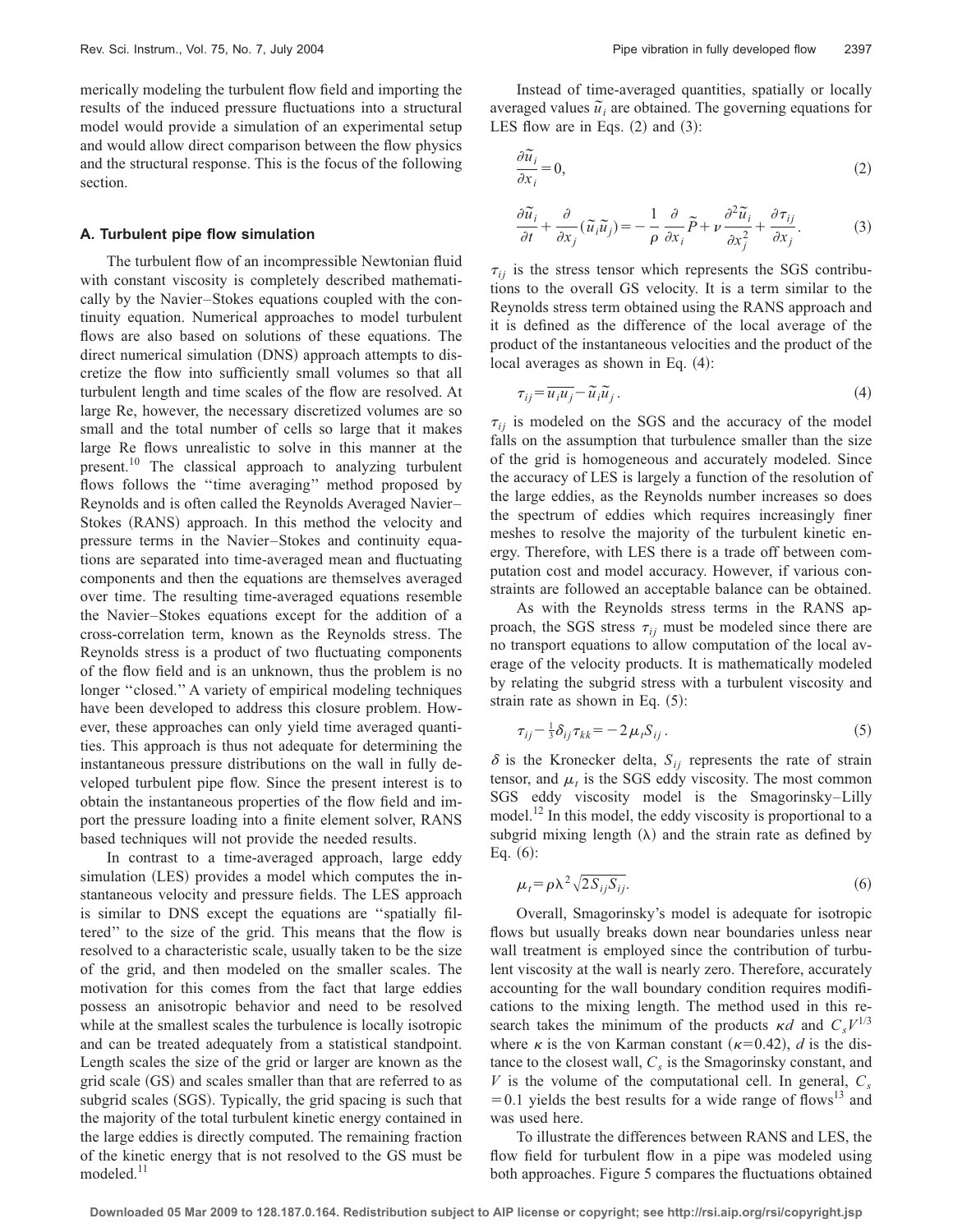

FIG. 5. Comparison of a typical wall pressure distribution along the length of a pipe, minus the mean pressure, using the RANS and LES approaches for  $Re=4\times10^6$  and at a constant tangential location.

from the mean pressure distributions along the length of the pipe  $P_f$ . The data correspond to a fixed tangential position on the pipe wall. Figure 5 clearly illustrates the difference between the time averaged values computed in RANS based models and the instantaneous and fluctuating values computed utilizing LES based models.

## **B. Solution procedure**

The procedure for determining the relationship between flow rate and pipe vibration consisted of first solving the fluid mechanical problem. So that this process could be repeated by others, commercial software was used. The LES model of the flow field was obtained through the use of the commercial software package FLUENT®. Once the solution to the flow field was obtained, the pressure field on the pipe wall was exported to a commercially available structural finite element package known as ANSYS®. ANSYS uses the pressure field solved for in FLUENT to calculate the pipe response. This is a computationally intensive process requiring export from FLUENT and mapping in the pipe model built in ANSYS of tens of thousands of pressure data points for each time step.

Initially it was assumed that the deflections in the pipe would change the flow field and that an update of the flow model geometry would be required between time steps in the flow field solution. To verify this assumption, the displacements caused by the pressure fluctuations at the pipe wall were computed in the structural model. The displacement due purely to the turbulent flow calculated using ANSYS was shown to be on the order of nanometers  $(1 \times 10^{-9} \text{ m})$ . Since for all conditions considered, the viscous sublayer is much larger than these displacements it was assumed that a structural update of the deformed pipe geometry was not needed between time steps. Therefore, the deformed geometry was not included in the flow solution and the solutions were not coupled. This result could change for various pipe configurations and flow rates and should be checked in each case.

## **C. Modeling results**

A 32 GB RAM, 64 processor, 400 MHz super computer was used to solve the numerical models. The LES turbulent flow model consisted of a pipe of internal diameter *D*  $=$  7.62 cm, and total length  $L=10$  cm. The total number of elements in the grid domain was approximately  $3 \times 10^5$ . The



FIG. 6. Comparison of the Reichardt equation and the time averaged streamwise velocity distribution obtained from the LES model for  $Re = 8.3$  $\times 10^4$  and  $4.15\times10^5$ .

no-slip condition was employed at the walls of the pipe and periodic boundary conditions in the streamwise direction were employed. According to Eggles, $^{10}$  the streamwise pipe domain should be nominally five diameters with a resolution of  $y^+$ <1 near the wall, where  $y^+$  is the inner wall coordinate,  $y^+ = y\sqrt{\tau_w/\rho}/v$ . The normal distance from the wall is *y*,  $\rho$  is the fluid density,  $\tau_w$  is the wall shear stress, and  $\nu$  is the kinematic viscosity. Since the ranges of Reynolds numbers based on pipe diameter for this investigation were in the range  $8.3\times10^4 - 4.15\times10^5$ , an extremely fine grid would be necessary to yield resolution to within  $y^+$ <1. Grid independence studies performed by the authors showed, however, that using a minimum  $y^+$  value corresponding to the extent of the log-law layer in the time-averaged velocity distribution produced adequate results and did not significantly change the fluctuating pressure fields. The nondimensional wave number of 20 was used and 97% of the total turbulent energy was resolved by the model. This in turn specified the time step to be approximately one hundredth of the pipe length divided by the average velocity. Approximately 100 h of computer time was required for each simulation. Slight correlation errors were noted in the pressure and velocity fields when a pipe length of 4/3*D* was used as opposed to 5*D*, however, the differences were not significant enough (less than 5%) to change the ultimate result. The  $y^+$  and pipe domain values used are modest compared to suggested values but provide a feasible computation time and a reasonable flow model as determined by the numbers listed above.

The results of the LES model were validated by comparing the time-averaged velocity profile of the LES model with the well-established law-of-the-wall velocity distribution. Specifically the results were compared in terms of the inner coordinates  $u^+$  and  $y^+$ , with the Reichardt equation and the results are shown in Fig. 6.<sup>14</sup>  $u^+=u/u_\tau$ , where  $u_\tau$  is the friction velocity,  $u_{\tau} = \sqrt{\tau_w / \rho}$ , and  $y^+$  is defined above. Results for the upper and lower Re explored are shown in the figure and the comparison between the Reichardt equation and the LES model are very good.

The LES model was also validated by comparing the mean pressure gradients with that obtained using a Darcy friction factor  $f$ , and the relation given by Eq.  $(7)$ :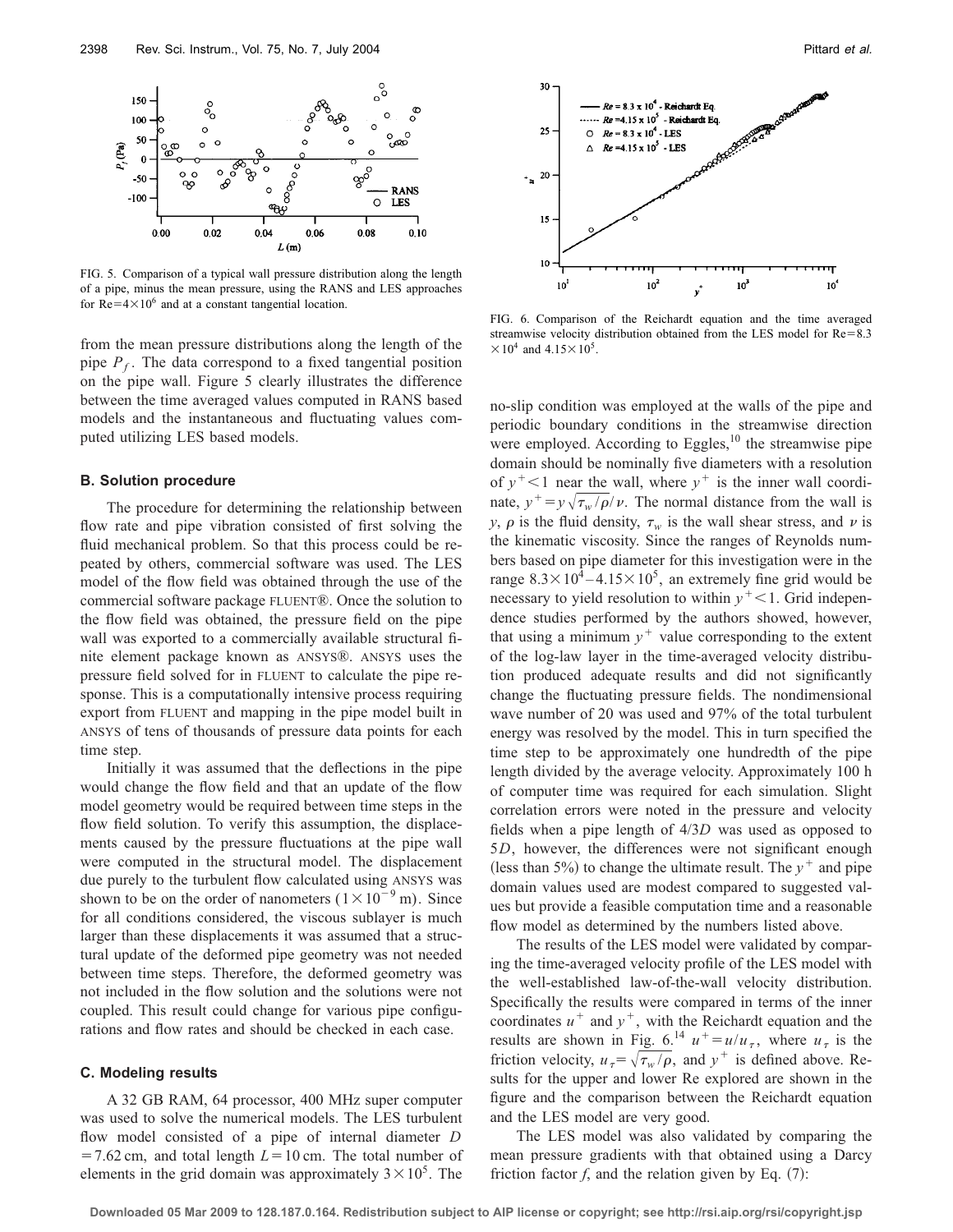TABLE I. Pressure gradient comparison.

| Flow rate<br>(liters/min) | Theory<br>(Pa/m) | <b>FLUENT</b><br>(Pa/m) | $%$ error |
|---------------------------|------------------|-------------------------|-----------|
| 300                       | $-147$           | $-136$                  | $-7.48$   |
| 500                       | $-368$           | $-350$                  | $-4.89$   |
| 750                       | $-764$           | $-694$                  | $-9.16$   |
| 1000                      | $-1284$          | $-1195$                 | $-6.93$   |
| 1250                      | $-1924$          | $-1764$                 | $-8.32$   |
| 1500                      | $-2679$          | $-2460$                 | $-8.17$   |
|                           |                  | Average                 | $-7.49$   |

$$
\frac{\Delta P}{L} = f \frac{\rho \overline{V^2}}{2D}.
$$
\n(7)

*f* was obtained from the Colebrook equation given by Eq.  $(8)$ :<sup>15</sup>

$$
\frac{1}{\sqrt{f}} = -0.869 \ln \left( \frac{\varepsilon}{3.7D} + \frac{2.523}{\text{Re}\sqrt{f}} \right). \tag{8}
$$

 $\varepsilon$  is the wall roughness and was set to zero here. The results of the comparison are summarized in Table I. For all cases considered the differences are within 9%.

At each time step in the flow solution, the pressure fluctuations were exported for use in the structural model. The positive and negative pressure fluctuations on the surface of the pipe for one time step are illustrated in Fig. 7. This provides insight to the spatial distributions of the pressure loading along the pipe wall. The vertical axis is the angle measurement of the pipe (i.e., the circumferential length) and the horizontal axis represents the length of the pipe.

Although the pressure fields shown in Fig. 7 may appear random it has been well documented that turbulence is not a random phenomena.<sup>11–13</sup> Analysis of the pressure fluctuation data at the pipe wall, shows that a near normal distribution exists. This is shown in Fig. 8. Since the main goal of the (CFD) simulation is to obtain the pressure fluctuations, avenues to obtain these pressures need not be limited to the CFD approach used here. If the pressure fluctuations always behave Gaussian the possibility exists of statistically charactering the pressure fields. Such a method could then circumvent the expensive CFD approach.

As the flow rate increases, the standard deviation of the pressure field also increases. The standard deviation of the



FIG. 8. Distribution of the turbulent pressure fluctuations at each interior point of a pipe wall.

pressure field  $P'$  for the six flow rates considered here was computed and the results are shown in Fig. 9. These points were fit with a second-order polynomial and the fit equation is shown in the figure.  $P'$  is the standard deviation of the pipe wall pressure distribution and  $Q$  is the flow rate in  $m^3/s$ . Since pressure is the primary source of energy transfer between the fluid and the structure, it is assumed that a similar relationship between flow rate and pipe acceleration will exist.

In the flow model, fully developed flow conditions were initiated and periodic boundary conditions were used to reduce the length of the pipe and the number of elements. The fully developed flow conditions were initiated using a mathematical model of isotropic turbulence developed by Goldin.<sup>16</sup> In the structural solution however, the entire pipe was modeled such that the appropriate boundary conditions could be applied. Since the LES flow model was only a 10 cm domain, wall pressures extracted from the model were periodically copied 11 times to cover the structural domain. Due to computational and software constraints, 50 time steps were taken from the LES model to determine the structural response.

The final structural model consisted of a pipe of *L*  $= 1.1$  m,  $D = 7.62$  cm, and a pipe wall thickness of 0.549 cm. The 1.1 m length corresponds to supports on the test section. Approximately 11 000 shell type elements were employed and the material type was set to AISI 304 steel. The boundary conditions for the structure were set as simply supported on one end with the other end restrained in the transverse direction but free along the axis of the pipe.



FIG. 7. Typical pressure field fluctuations on the pipe surface for (a) a positive pressure field, and (b) a negative pressure field.



FIG. 9. Standard deviation of the pressure fluctuations on the pipe surface vs flow rate from LES model.

**Downloaded 05 Mar 2009 to 128.187.0.164. Redistribution subject to AIP license or copyright; see http://rsi.aip.org/rsi/copyright.jsp**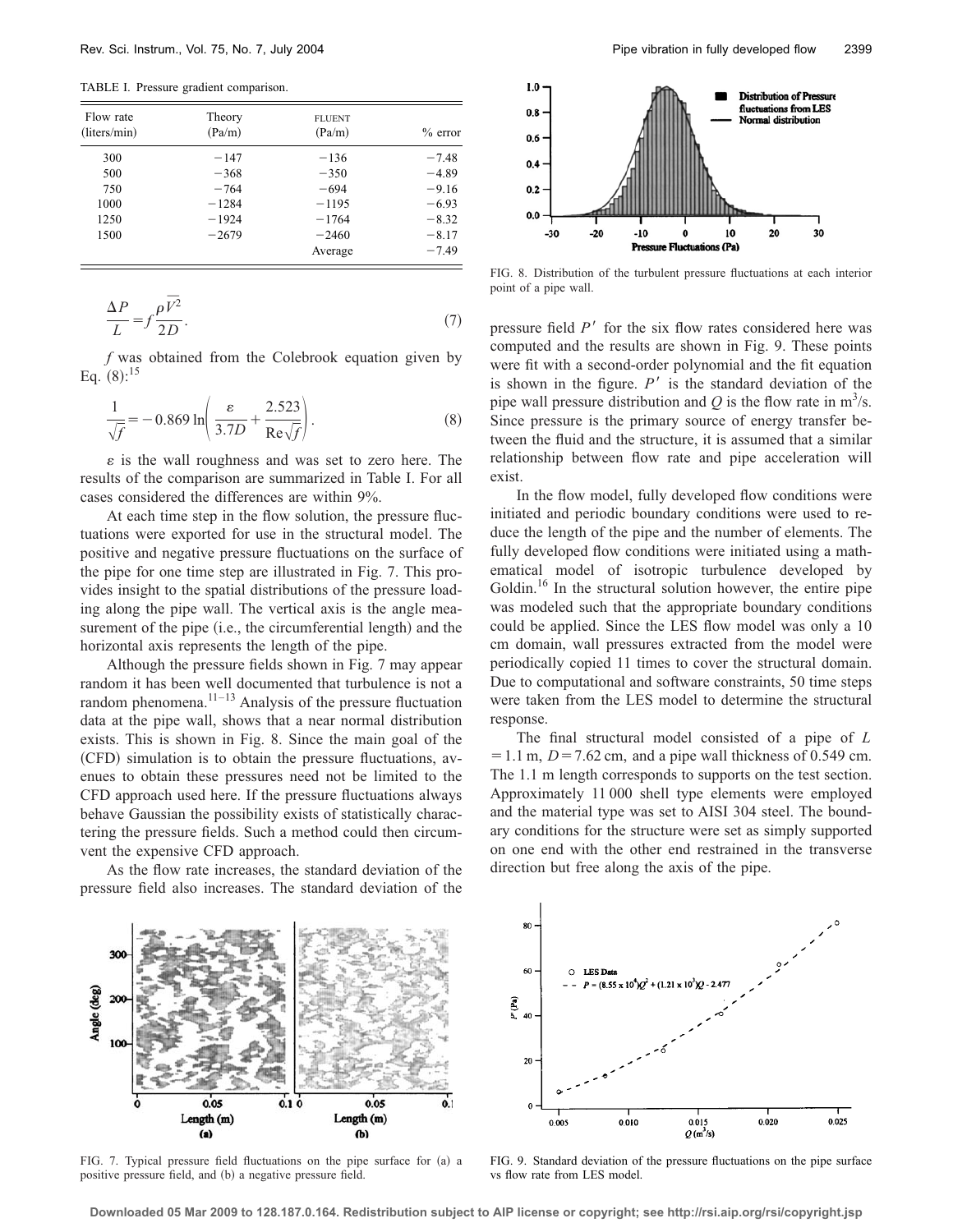

FIG. 10.  $A'$  as a function of  $Q$  for flow through a steel pipe with an inside diameter of 7.62 cm, from both experiment and an LES-structural model simulation.

After the deflections for the various flow rates were determined in the structural model, the acceleration of the pipe at a point was determined by computing the second temporal derivative of the pipe wall position. The standard deviation of all accelerations over the entire structure and time domain were then determined. This is plotted as a function of the volumetric flow rate in Fig. 10. It should be noted that these acceleration values are within the measurement range and resolution of many piezoelectric accelerometers. This plot is similar to the experimental work presented in Sec. II. Also shown in the figure are experimental data corresponding with corresponding pipe material, diameter, wall thickness, and length, in addition to least-squares curve fits to both sets of data. This plot shows that the data follows a similar trend for both the experimental and numerical simulations. The experimental data are initially at a higher level but both the simulation and experimental data merge at higher flow rates. By comparison with other experimental results, the contribution of the turbulent flow to the pipe vibration at low flow rates is a rather small component of the overall pipe vibration. However, as the flow rate is increased the turbulent flow induced vibration becomes a more significant component of the total response. Although great care was taken to match the experimental and numerical models in terms of modeling parameters such as boundary conditions and material properties, it is the opinion of the authors that the results of the two techniques are surprisingly similar and that absolute values should not be compared. However, the trends in both are clearly identified and accurately represented by the two models.

From this research, it was also concluded that the pressure fluctuations on the pipe wall have a near quadratic relationship with the flow rate. Furthermore, both the experimental results and the numerical modeling show that there is a definite relationship between the acceleration of the pipe (pipe vibration) and the flow rate. These last two concepts open possible avenues for the development of a nonintrusive flow sensor. This research has a direct impact on the geothermal, nuclear, and other fluid transport industries in the potential development of a nonintrusive flow sensor.

# **ACKNOWLEDGMENT**

Funding for this research was provided by DOE through the Idaho National Engineering and Environmental Laboratory.

#### **NOMENCLATURE**

- *A*-Standard deviation of pipe vibration or acceleration
- $A_c$  Pipe cross-sectional area<br> $C_s$  Smagorinsky constant
- *C<sub>s</sub>* Smagorinsky constant<br>*D* Wall normal distance
- Wall normal distance
- *D* Pipe diameter
- *f* Darcy friction factor
- *g* Gravitational constant
- *L* Pipe length
- *Q* Volume flow rate
- *P* Pressure<br>*P<sub>c</sub>* Pressure
- Pressure fluctuations from mean value
- $P^{\prime}$ Standard deviation of pipe wall pressure distribution
- $\tilde{p}$ *˜* Time averaged pressure
- Re Reynolds number,  $Re = \rho_w \overline{VD}/\mu$
- $S_{ij}$  Strain rate tensor
- *t* Pipe wall thickness
- *u* Streamwise velocity component
- *ui* Velocity vector
- $\tilde{u}_i$ Time averaged velocity vector
- $u_{\tau}$ Friction velocity,  $u_{\tau} = \sqrt{\tau_w/\rho}$
- *V* Volume of a computational cell
- *V ¯* Average pipe velocity
- $x_i$  Position vector<br> $y^+$  Inner wall norn
- *y*<sup>+</sup> Inner wall normal coordinate,  $y^+ = y\sqrt{\tau_w/\rho}/v$
- $\epsilon$  Surface roughness
- $\kappa$  von Karman Constant
- $\lambda$  Subgrid mixing length
- $\mu$  Fluid viscosity
- $\mu_t$  Turbulent eddy viscosity
- $\nu$  Kinematic viscosity
- $\rho$  Fluid density
- $\rho_m$  Density of pipe material
- $\rho_w$  Density of water
- $\tau_{ij}$ **Stress Tensor**
- $\tau_w$ *<sup>w</sup>* Wall shear stress
- 1R. P. Evans and L. D. Goodrich, *38th ISA International Instrumentation* Symposium, Paper No. 92,0178 (Instrument Society of America, Las Vegas, Nevada, 1992).
- <sup>2</sup>G. D. Lassahn, "LOFT Experimental Measurements Uncertainty Analysis-Methodology and Summary,'' **1**, NUREG/CR-0169, EGG-2037 -Idaho National Engineering and Environmental Laboratory, Idaho Falls, ID, 1983).
- 3R. Evans, J. Blotter, and A. Stephens, *Determination of Flow Parameters in Two-Phase Flow Through Analysis of Flow-Induced Noise on an Accelerometer Signal; Geothermal Mass Flow Measurement Feasibility Re*port, Internal Report (Idaho National Engineering and Environmental Laboratory, Idaho Falls, ID, 1998.
- 4Robert P. Evans, *45th International Instrumentation Symposium, Albu*querque, NM (ISA-International Society for Measurement and Controls, 1999, Vol. 1.
- 5N. Saito, H. Miyano, and S. Furukawa, *Pressure Vessels and Piping Conference*, Nashville, TN, 1990, Vol. 194, p. 233.
- 6C. Durant, G. Robert, P. Filippi, and P. Mattei, J. Sound Vib. **229**, 1115  $(2000).$
- ${}^{7}$ C. Durant and G. Robert, Turbulence and Combustion 61, 55 (1998).